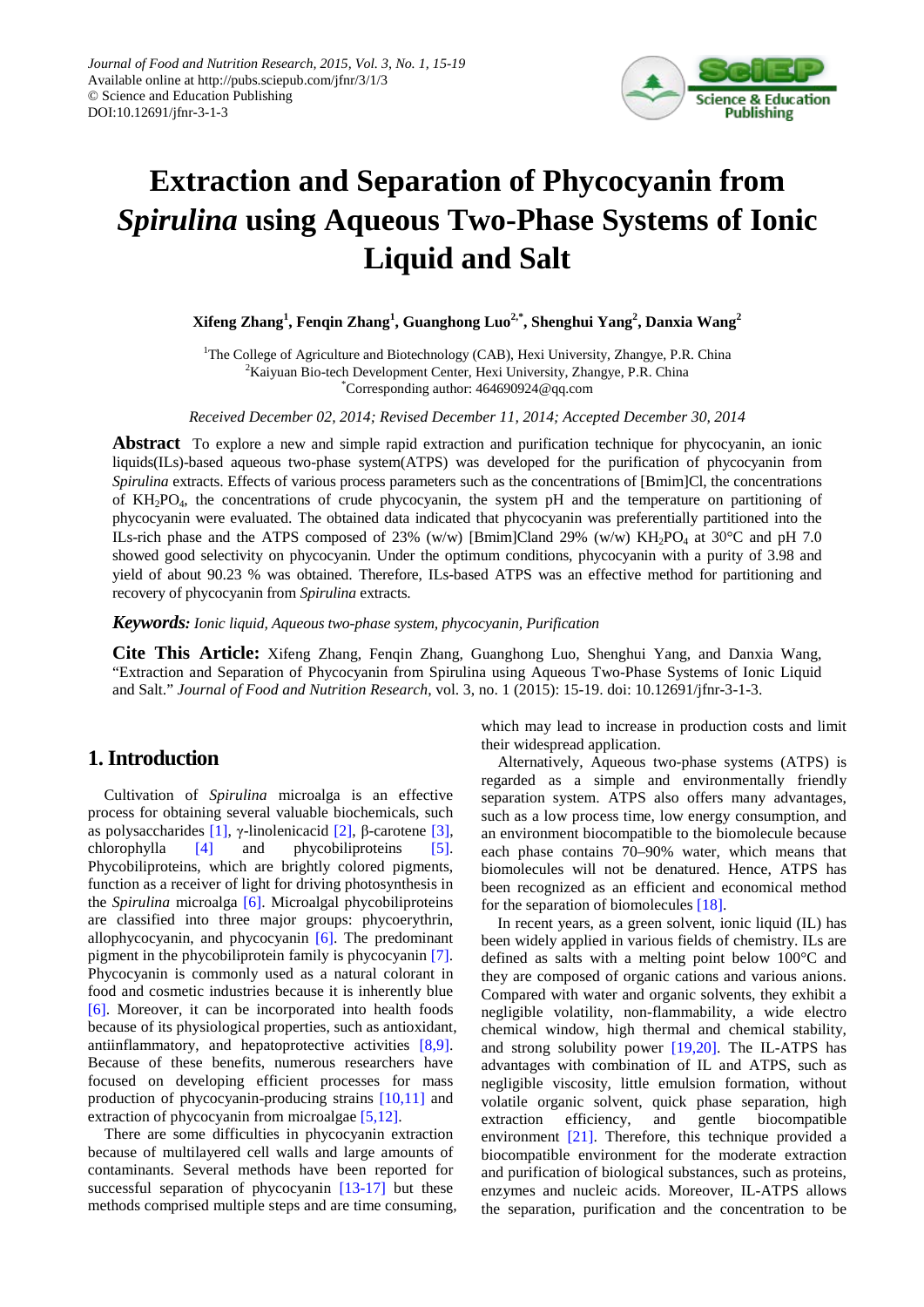integrated into one step. Thus, bioseparation engineering has desirable developing prospects in the IL-ATPS.

In the present study, IL-ATPSs formed by adding inorganic salt  $K_2HPO_4$  into aqueous [Bmim]Cl were employed to separate phycocyanin from *Spirulina*. The extraction efficiency of phycocyanin and the influence of different process parameters (e.g., inorganic salt concentration, IL mass, crude phycocyanin concentration, pH, and temperature) were analyzed in detail. The aim of this study was to develop an extraction and purification method for phycocyanin from *Spirulina* by IL-ATPS.

# **2. Materials and Methods**

#### **2.1. Materials and Reagents**

*Spirulina* was acquired from Kaiyuan Bio-tech Development Center (Zhangye, China). The salts and other analytical grade chemicals were purchased from the National Institute for the Control of Pharmaceutical and Biological Products (Beijing, China) Water used for preparation of aqueous solutions was from a Millipore Direct-Q Water system(resistivity, 18.2 MΩ·cm).

#### **2.2. Preparation of Crude Phycocyanin**

*Spirulina platensis* dried powder were suspended at 0.06 g/mL in 20 mmol/L Tris-HCl buffer (contain 10 mmol/L EDTA, pH6.5). Phycocyanin was extracted by repeated freezing (-20°C) and thawing at room temperature until the blue color becomes in acetate buffer. Cell debris was removed by centrifugation at 5000 rpm for 10 min and the extract thus obtained was termed as crude extract.

### **2.3. Preparation of ILATPS**

ATPSs were prepared in 10 mL centrifuge tubes by adding the appropriate amount of [Bmim]Cl,  $K_2HPO_4$  and crude extract. Distilled water was used to bring the final weight of the system to 10 g. Another mixture with the same phase components but without crude phycocyanin was prepared as a blank to avoid interference. The mixture was stirred well to make the  $K_2HPO_4$  dissolve completely. The phase-separation was speeded up by centrifugation at a rolling speed of 4000 rpm for 5 min, two clear phases formed. The partitioning experiments were done at room temperature (25°C), the top phase was mainly composed of IL and phycocyanin, and the bottom phase was the saltrich solution containing impurities. The volume of each phase was noted down.

## **2.4. Effect of Concentration of [Bmim]Cl on Partitioning of Phycocyanin**

To study the effect of concentration of [Bmim]Cl, [Bmim]Cl of different mass were mixed with  $29\%$ (w/w)KH<sub>2</sub>PO<sub>4</sub> to form ATPS Partitioning was performed as described previously.

The phycocyanin concentration during the extraction process was determined according to the procedure used by Chen et al. [\[22\].](#page-4-13) The equilibrium concentrations of phycocyanin in the top and bottom phases were determined spectrophotometrically at 620 and 652 nm using an SP-721 spectrophotometer (Shanghai Spectrum Instrument Co.LTD, China)., respectively. The phycocyanin concentration was estimated using Eq. (1)

$$
C(mg / mL) = \frac{OD620 - 0.474OD650}{5.34} \tag{1}
$$

where C is the phycocyanin concentration (mg/mL), and OD620 and OD652 are the optical density of the sample at 620 and 652 nm, respectively.

The phase ratio (R) is defined as

$$
R = \frac{V_i}{V_s} \tag{2}
$$

where  $V_i$  and  $V_s$  stand for the volume of the IL-rich phase and salt-rich phase, respectively.

The partition coefficient  $(K)$  is defined as

$$
K = \frac{Ci}{Cs} \tag{3}
$$

where  $C_i$  and  $C_s$  are the concentrations of phycocyanin in the IL-rich phase and salt-rich phase, respectively.

The extraction efficiency (E) of phycocyanin in the ILrich phase is determined from the

$$
E = \frac{RK}{1 + RK} \tag{4}
$$

The purity of phycocyanin was defined as the ratio of absorbance at 620 nm to 280 nm, wherein  $OD_{620}$  is the maximum absorbance of phycocyanin and  $OD_{280}$  is the absorbance of total proteins [\[23\]](#page-4-14)

# 2.5. Effect of Concentration of K<sub>2</sub>HPO<sub>4</sub> on **Partitioning of Phycocyanin**

To study the effect of  $K_2HPO_4$  on partitioning of the phycocyanin in ATPS,  $K_2HPO_4$  at different concentrations  $(23, 25, 27, 29, 31\%$  w/w) were mixed with  $23\%$  (w/w) [Bmim]Cl in ATPS. Based on E and Purity, the ATPS rendering the most effective partitioning was chosen for further study.

#### **2.6. Effect of Crude Phycocyanin Concentration on Partitioning of Phycocyanin**

To study the effect of crude phycocyanin on partitioning of the phycocyanin in ATPS, crude phycocyanin at different concentrations (1 mg/mL, 3 mg/mL, 5 mg/mL, 7 mg/mL and 9 mg/mL) were mixed with  $23\%$ (w/w)[Bmim]Cl and  $29\%$ (w/w)KH<sub>2</sub>PO<sub>4</sub> in ATPS. Based on E and Purity, the ATPS rendering the most effective partitioning was chosen for further study.

## **2.7. Effect of pH on Partitioning of Phycocyanin**

In order to investigate the influence of pH, an IL-based ATPS consisting of 23%(w/w)[Bmim]Cl and  $29\%$ (w/w)KH<sub>2</sub>PO<sub>4</sub> was prepared. The pH of the systems was adjusted by HCl or NaOH. Based on E and Purity, the ATPS rendering the most effective partitioning was chosen for further study.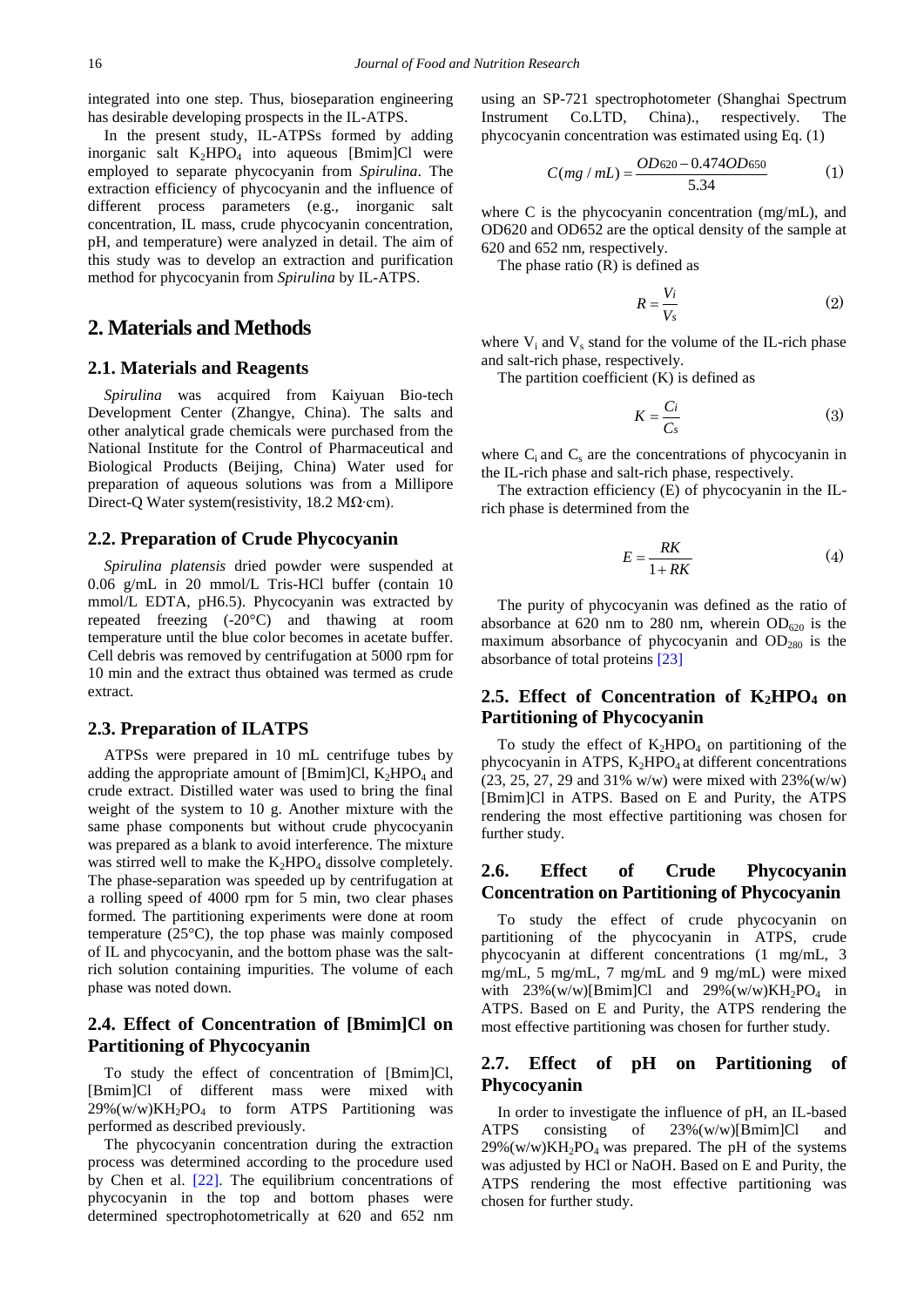## **2.8. Effect of Temperature on Partitioning of Phycocyanin**

The model system to evaluate the effect of temperature on phycocyanin partitioning was prepared as described above. Phase separation was induced by storing the samples in a water bath for 1-2 h at a temperature of 25, 30, 35, 40 and 45°C, respectively. The performance of partitioning were measured to study the effect of temperature.

## **2.9. Sodium Dodecyl Sulphate-Gel Electrophoresis**

Sodium dodecyl sulphate-polyacrylamide gel electrophoresis (SDS-PAGE) was carried out by following Deutscher's method [\[24\],](#page-4-15) using a 30% polyacrylamide slab gel. Electrophoresis was run at 50 V, 12.5 mA, for 3– 4 h. The gel was stained with a solution that was 0.05%(w/w) Coomassie Brilliant Blue R250, 50%(v/v) methanol and 12%(v/v)acetic acid. The gel was destained using a buffer that was identical to the staining solution except that it contained no Coomassie Brilliant Blue.

# **3. Results and Discussion**

# **3.1. Effect of Concentration of [Bmim]Cl on Partitioning of Phycocyanin**





The effect of [Bmim]Cl amount in the system on the extraction efficiency and purity of phycocyanin is shown in Figure 1a. The extraction efficiency of phycocyanin increased with increasing [Bmim]Cl amount when the concentration of  $KH_2PO_4$  was controlled at 29% (w/w).The purity of phycocyanin in the top phase increased as the concentration of [Bmim]Cl increased till the concentration reached 23%. At the concentration above 23%, The extraction efficiency still increased but purity of phycocyanin decreased. This observation can be attributed to the advanced amount of [Bmim]Cl. In general, imidazolium cation of the ILs has an aromatic  $\pi$ system. It appears that the  $\pi-\pi$  interaction between the imidazolium cation and the aromatic residues of the proteins was a possible driving force for the extraction of proteins [\[25\].](#page-4-16) The probably reason was that more phycocyanin was partitioned to the top phase as the

concentration increased to a higher value while residual proteins partitioned to the top phase also increased. As a result purity of phycocyanin in top phase decreased.

# **3.2. Effect of KH2PO4 on Partitioning of Phycocyanin**

The effect of  $KH_2PO_4$  concentration on the extraction efficiency and purity of phycocyanin is shown in Figure 2. The extraction efficiency and purity of phycocyanin showed an increased trend with increasing  $KH_2PO_4$ concentration from 23% to 29%. The maximum extraction efficiency and purity of phycocyanin were obtained when the concentration of KH2PO4 was controlled at 29%. This result may be attributed to the salt-out effect. The hydrophobicity of the bottom phase increased with increasing inorganic salt concentration, in which the solubility of phycocyanin decreased because of competition between salt ions and phycocyanin for water molecules through intermolecular hydrogen bonds [\[26\].](#page-4-17) This competition yields less phycocyanin dissolved into the salt-rich phase, thereby lowering the extraction efficiency and purity.



**Figure 2.** The influence of different concentration of  $KH_2PO_4$  in ATPS on the extraction efficiency and purity of phycocyanin

## **3.3. Effect of Crude Phycocyanin Concentration on Partitioning of Phycocyanin**

The effect of crude phycocyanin concentration on the extraction efficiency and purity is presented in Figure 3. The extraction efficiency and purity of phycocyanin showed an increased trend with increasing crude phycocyanin concentration from 1 to 3mg/mL. However, the extraction efficiency and purity of phycocyanin were decreased slightly with further increase of crude phycocyanin concentration from 3 to 5mg/mL. This phenomenon could be attributed to the fact that increasing the crude phycocyanin concentration causes the aggregation of phycocyanin molecules and the enhancement of intra-molecular hydrogen bonds, which weaken the interactions between phycocyanin and water molecules. Moreover, excessive addition of crude phycocyanin caused accumulation at the interface, which negatively affected mass transfer. The extraction system has a limited ability of extraction with a certain amount of ionic liquid. These results suggest that the crude phycocyanin concentration should be 3 mg/mL.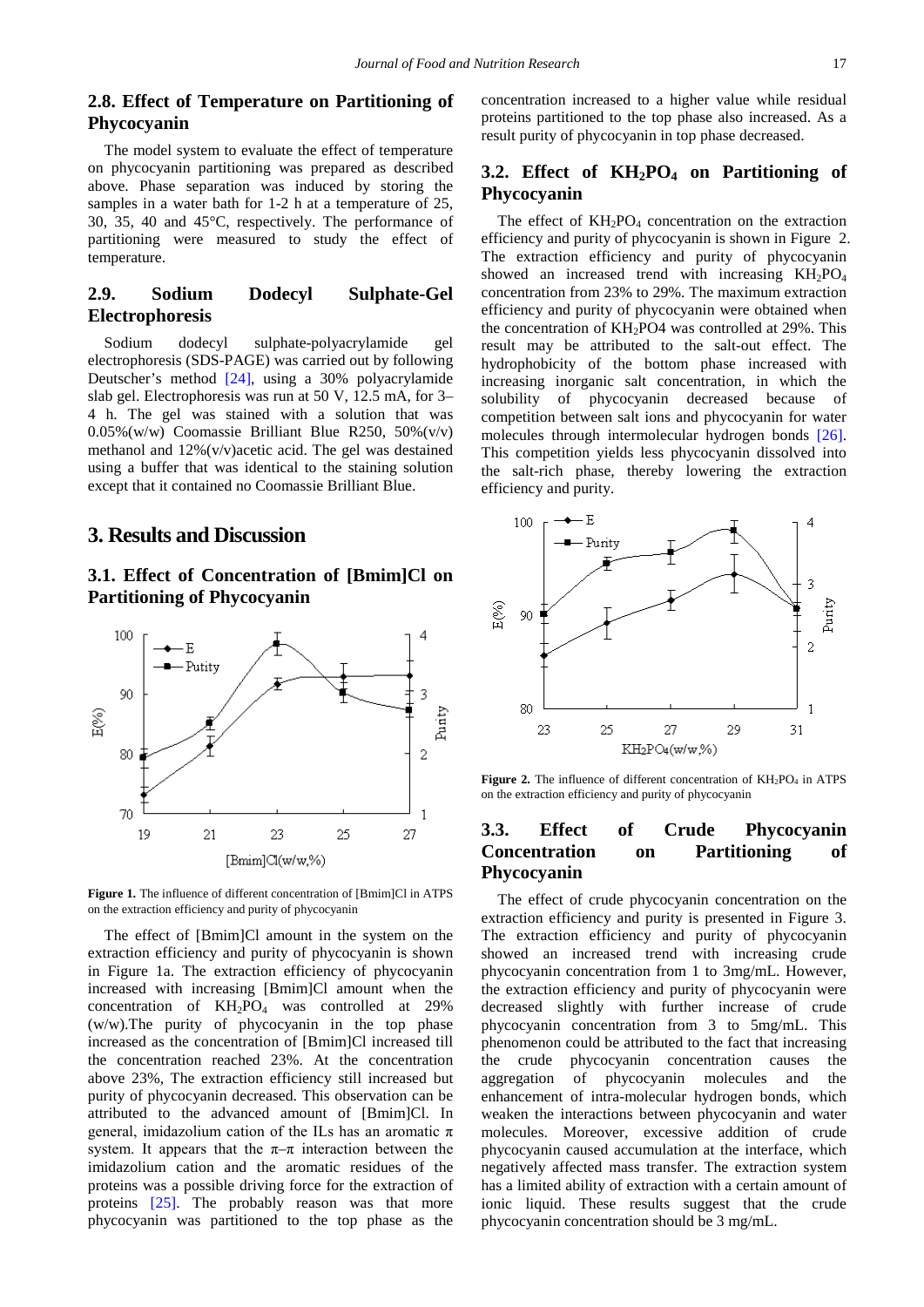

**Figure 3.** The influence of different concentration of crude phycocyanin in [Bmim]Cl-KH<sub>2</sub>PO<sub>4</sub> ATPS on the extraction efficiency and purity of phycocyanin

# **3.4. Effect of pH on Partitioning of Phycocyanin**



Figure 4. Effect of pH in [Bmim]Cl-KH<sub>2</sub>PO<sub>4</sub> ATPS on the extraction efficiency and purity of phycocyanin

From Figure 4, the highest extraction efficiency and purity shown by ILATPS was at pH7. This showed that at neutral pH phycocyanin partition better behaviour compared to acidic or alkaline conditions. pH changed the partition behaviour of phycocyanin as evidenced by lower purity on systems with pH 5, pH 6.0, pH 8.0 and pH 9.0 compared to pH 7.0. The pI of phycocyanin was 4.3. Above the isoelectric point (pI), phycocyanin with negative charge prefer the top phase in ATPS, while proteins with positive charge normally partition selectively to the bottom phase. The manipulation of pH in ILATPS correlated with electrochemical interactions between protein and solvent in the system. These electrochemical interactions played an important role in partition behaviour of phycocyanin [\[27\].](#page-4-18) Another reason was hydrophobic interaction. The driving force originated from the hydrophobic interactions between the exposed amino acid residues on the surface of the protein and the imidazole ring of the IL cations. Interaction of the two substances contained an aromatic ring with  $\pi$  electrons, and  $\pi-\pi$  conjugation was produced when the imidazole and amino groups were close to each other. Thus, electrostatic interactions and  $\pi-\pi$  conjugation between the charged groups in proteins and the ionic group of ILs have significant functions in determining the dependence of the extraction efficiency and purity of proteins on the pH of aqueous solutions  $[28]$ . Therefore, the pH should be controlled at 7 in this study.

# **3.5. Effect of the Temperature on Partitioning of Phycocyanin**

To further confrim the extraction temperature studied on the influence of extraction eficiency and purity of phycocyanin in IL-based aqueous two-phase systems, the phycocyanin content on its distribution behavior was also studied. In light of Figure 5, as the temperature increased from 25 to 30°C, the extraction efficiency of the phycocyanin increased from 90.15% to 93.03%. When the temperature was kept at 30°C or higher, the extraction yield and purity decreased correspondingly. The possible reason for this phenomenon is that the increased extraction temperature could reduce the viscosity of the ionic liquid, enhance the solvent solubility and diffusion capacity. However, when the temperature continues to rise, the extraction rate was reduced. On the one hand, it means that the temperature was high to destroy the hydrogen bonding interaction between the surface water of protein and amino acid residue. On the other hand, as the temperature rises, the extraction rate is reduced resulting in a tendency for the liquid to be homogeneous. So the extraction was carried out at 30°C because of the relatively high extraction yield and purity.



**Figure 5.** Effect of temperature in [Bmim]Cl-KH<sub>2</sub>PO<sub>4</sub> ATPS on the extraction efficiency and purity of phycocyanin

#### **3.6. SDS-PAGE**



**Figure 6.** SDS-PAGE of phycocyanin purified by aqueous two-phase extraction: Lane 1- Marker; Lane 2- Crude extract; Lane 3- Top phase

The purity of phycocyanin obtained from ILATPS was confirmed using SDS-PAGE as shown in Figure 6. Lane 1 indicated the molecular marker, while lane 2 was the crude extract of phycocyanin and lane 3 was the phycocyanin after ILATPS extraction. From the SDS-PAGE, an increase in the purity of phycocyanin is observed after the ILATPS extraction.